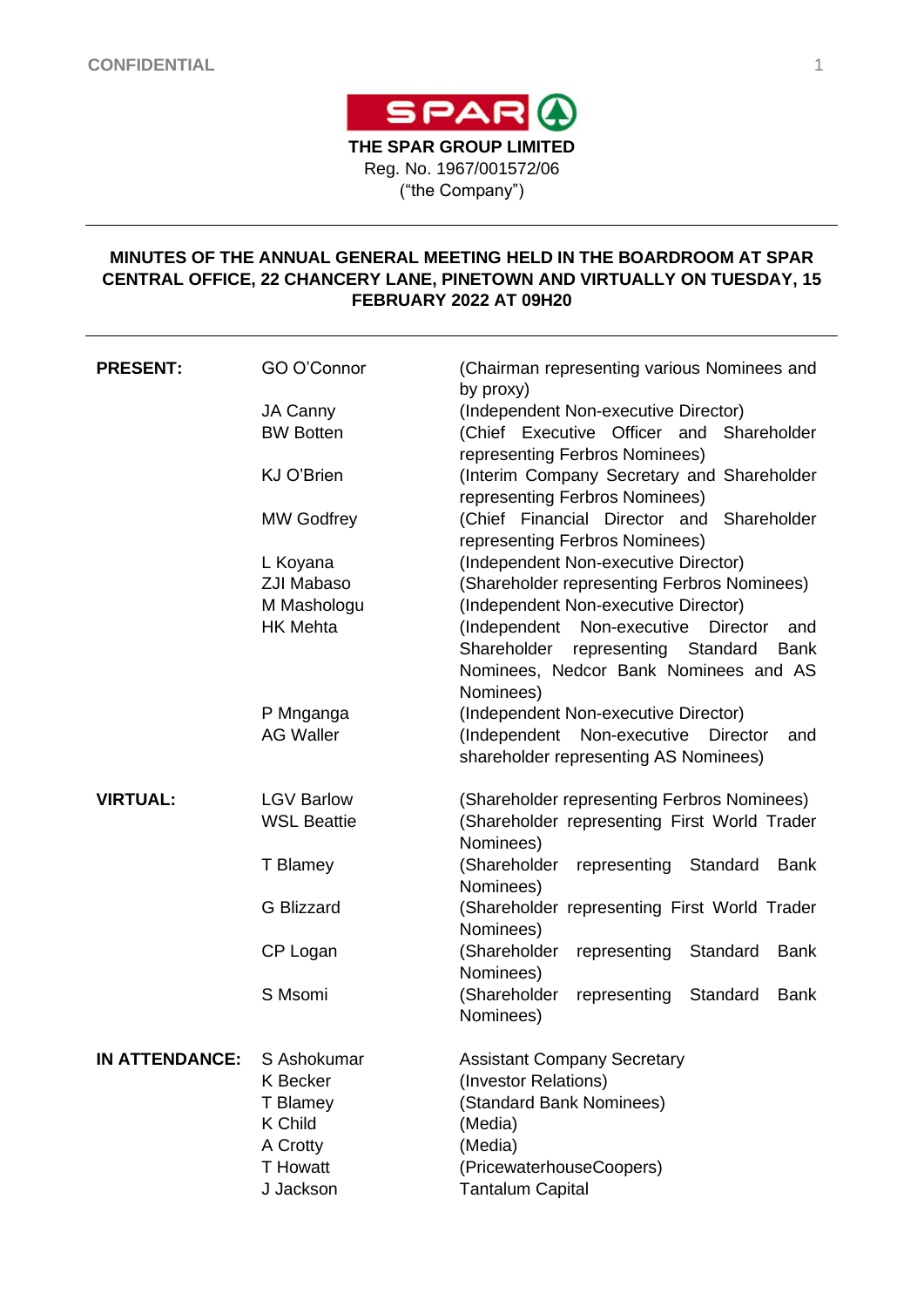| ST Naran                     | (nominated                    | Independent | Non-executive |  |
|------------------------------|-------------------------------|-------------|---------------|--|
|                              | Director)                     |             |               |  |
| <b>G</b> Pentecost           | (Group Legal Advisor)         |             |               |  |
| A Quzu                       | (First World Trader Nominees) |             |               |  |
| <b>One Capital</b>           | (Sponsor)                     |             |               |  |
| <b>JSE Investor Services</b> | (Independent invigilators)    |             |               |  |

## 1. **WELCOME**

The Chairman welcomed all those present to the meeting.

#### 2. **NOTICE TO SHAREHOLDERS**

The notice convening the meeting had been in shareholders' hands for the statutory period and with the unanimous consent of the shareholders' present in person and virtually, was taken as read.

#### 3. **QUORUM AND CONSTITUTION**

The necessary quorum being present, the Chairman declared the meeting duly constituted.

#### 4. **ORDINARY BUSINESS**

#### 4.1 **Adoption of the annual financial statements**

In accordance with section 61(8)(a) of the Companies Act No. 71 of 2008 ("the Companies Act"), the Annual Financial Statements of the Company for the year ended 30 September 2021, including the Directors' report, the Audit Committee report and the Social and Ethics Committee report were presented to shareholders.

There were no questions or comments posed by any of the shareholders present.

#### 4.2 **Appointment of an independent non-executive director**

On the recommendation of the Nominations Committee, and motioned by the Chairman, **IT WAS RESOLVED THAT** the appointment of Sundeep Naran as an independent nonexecutive director of the Company with immediate effect, be and is hereby approved.

**IT IS RECORDED THAT** the resolution was passed by 100% of shareholders present or represented by proxy.

Mr Beattie queried the number of directorships held by Mr Naran, particularly of other listed entities so as to obtain comfort that he had the necessary time to dedicate to his proposed role on the Company Board. Mr Naran advised that he would not be serving on any listed board other than the Company board. The only other commitment he did have, was as a member of a Credit Committee of a Financial Institution.

Mr Beattie further queried whether the Company had adopted a policy restricting the number of board appointments of Non-Executive Directors. The Chairman undertook to implement a policy to govern this, after confirming that none currently existed.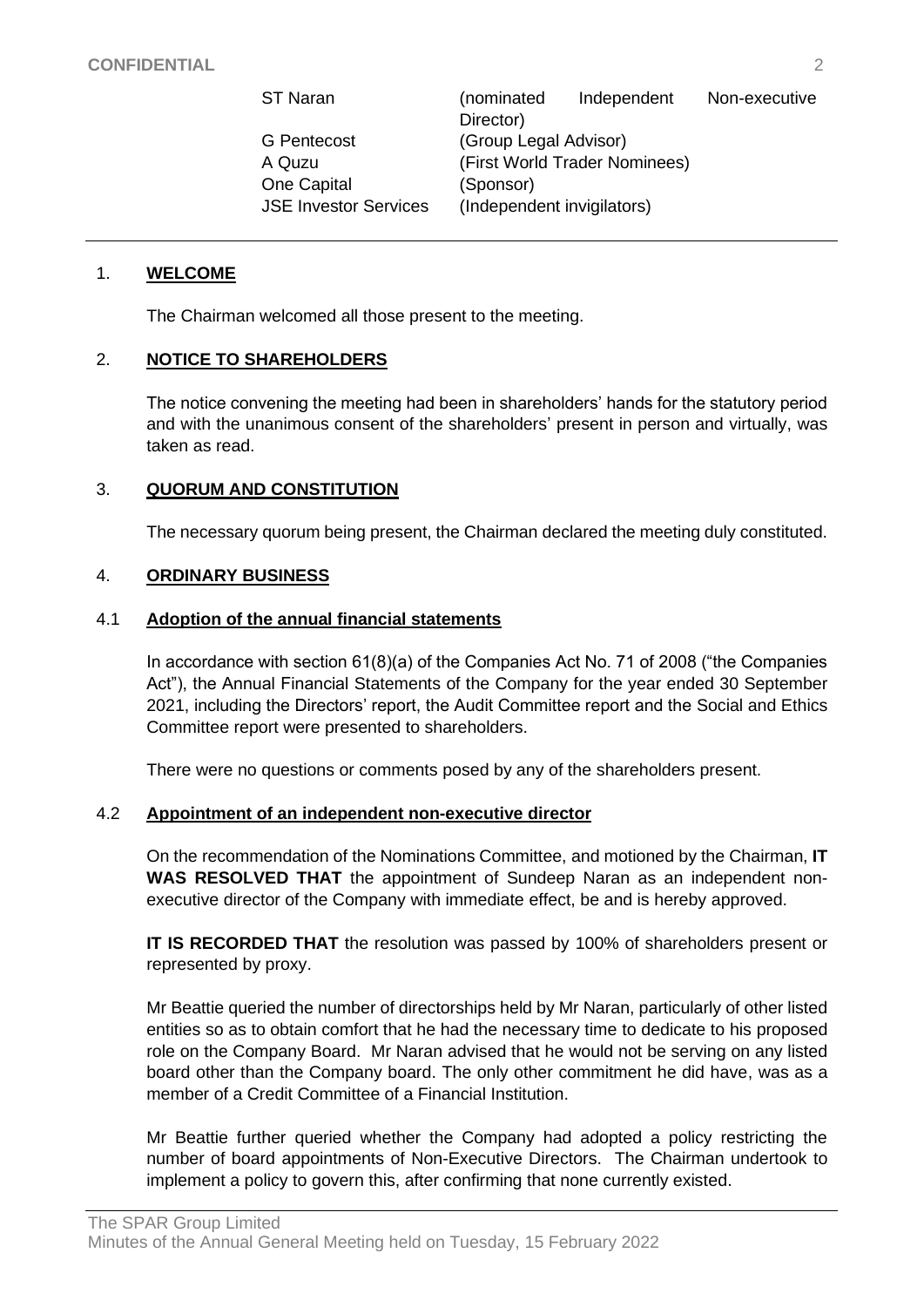# 4.3 **Confirmation of appointment of independent non-executive director**

On the recommendation of the Nominations Committee, and motioned by the Chairman, **IT WAS RESOLVED THAT** the appointment of Jane Canny as an independent non-executive director of the Company with effect from 1 May 2021, be and is hereby confirmed.

**IT IS RECORDED THAT** the resolution was passed by 100% of shareholders present or represented by proxy.

## 4.4 **Re-election of non-executive directors retiring by rotation**

In accordance with article 5.1.10 of the Company's Memorandum of Incorporation (MoI), Harish Mehta, Phumla Mnganga and Lwazi Koyana retire by rotation and Phumla Mnganga and Lwazi Koyana being eligible, offers themselves for re-election. It was recorded that Harish Mehta will not offer himself for re-election at the close of this Annual General Meeting.

On the recommendation of the Nominations Committee, and motioned by the Chairman, **IT WAS RESOLVED,** each by way of a separate vote, that Phumla Mnganga and Lwazi Koyana be and is hereby re-elected as independent non-executive directors of the Company.

**IT IS RECORDED THAT** the resolutions were passed for the re-election of Phumla Mnganga by 68.84% and for Lwazi Koyana by 99,27%, of shareholders present or represented by proxy.

Mr Beattie queried the diversity on the Board, highlighting the importance of diversity across all the factors. The Chairman reported that SPAR agrees with the sentiments on board diversity, and it believes that it has a very diverse board. The details of the demographics of the Board were detailed in the 2021 Integrated Annual Report published on the Company website.

## 4.5 **Re-election of the independent external auditor**

In accordance with section 90(1) read with section 61(8)(c) of the Companies Act, at each annual general meeting, the shareholders of the Company appoint the auditors and designated individual audit partner, as nominated by the Audit Committee.

On the recommendation of the Audit Committee, and motioned by the Chairman, **IT WAS RESOLVED**, each by way of a separate resolution, that Pricewaterhouse Coopers Inc. be and are hereby elected as the Company's independent external auditor for the ensuing year, with Thomas Howatt as the individual audit partner.

**IT IS RECORDED THAT** the resolutions for the election of Pricewaterhouse Coopers Inc. as the external auditor was passed by 96,22% and Thomas Howatt as the audit partner by 96,22%, of shareholders present or represented by proxy.

Mr Beattie queried whether SPAR followed audit firm rotation in line with international best practice and was informed that auditor rotation is mandatory in South Africa. The audit firm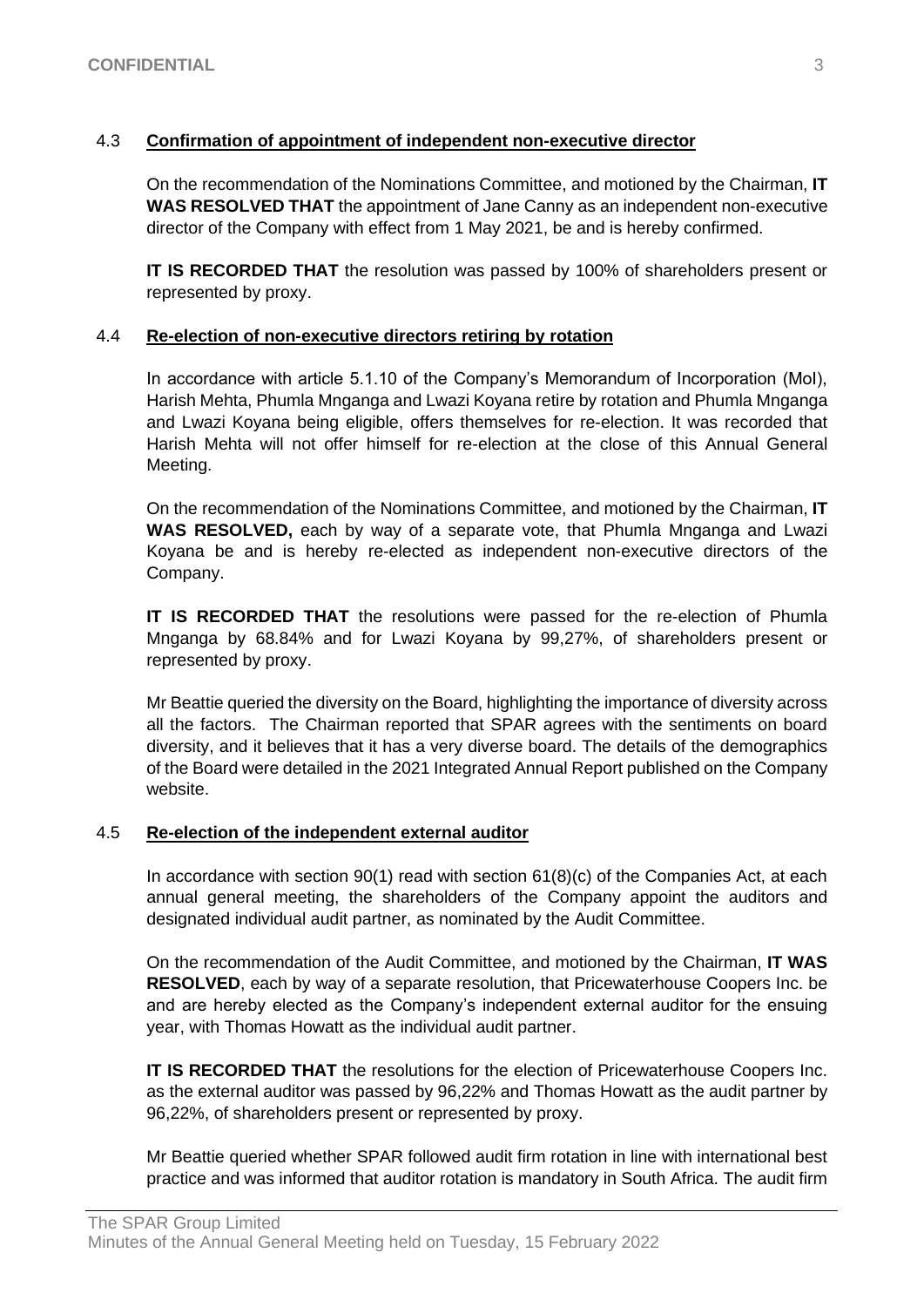is required to rotate every ten years in accordance with IRBA rules and the audit partner is required to rotate every five years in terms of the Companies Act, which the Board believes are suitable terms for rotation.

In light of the many corporate scandals involving external auditors, Mr Beatie queried whether the external auditor had been questioned on any "problem" audits they might have been involved in. The Chairman confirmed that the Audit Committee had been through a very rigorous process when it changed auditors to Pricewaterhouse Coopers, which included a review into any past of impending litigation or corporate scandals.

## 4.6 **Re-election of the members of the Audit Committee**

In accordance with section 94(2) of the Companies Act, at each annual general meeting, the shareholders are required to elect the members of the Audit Committee.

On the recommendation of the Nominations Committee, and motioned by the Chairman, **IT WAS RESOLVED**

4.6.1 **THAT** Marang Mashologu be and is hereby re-elected as a member of the Audit Committee until the next annual general meeting.

**IT IS RECORDED THAT** the resolution was passed by 99.26% of shareholders present or represented by proxy.

4.6.2 **THAT** Lwazi Koyana be and is hereby elected as a member of the Audit Committee until the next annual general meeting.

**IT IS RECORDED THAT** the resolution was passed by 99.27% of shareholders present or represented by proxy.

4.6.3 **THAT** Sundeep Naran be and is hereby elected as a member of the Audit Committee until the next annual general meeting.

**IT IS RECORDED THAT** the resolution was passed by 99.28% of shareholders present or represented by proxy.

4.6.4 **THAT** Andrew Waller be and is hereby re-elected as Chairman of the Audit Committee until the next annual general meeting.

**IT IS RECORDED THAT** the resolution was passed by 98.56% of shareholders present or represented by proxy.

## 4.7 **Authority to issue shares for the purpose of share options**

Pursuant to the granting of share options by The SPAR Group Ltd Employee Share Trust (2004) (the 'Trust'), and in the event of any of the option holders exercising their rights thereto, authority was sought to place the issuing of the necessary shares under the control of the directors.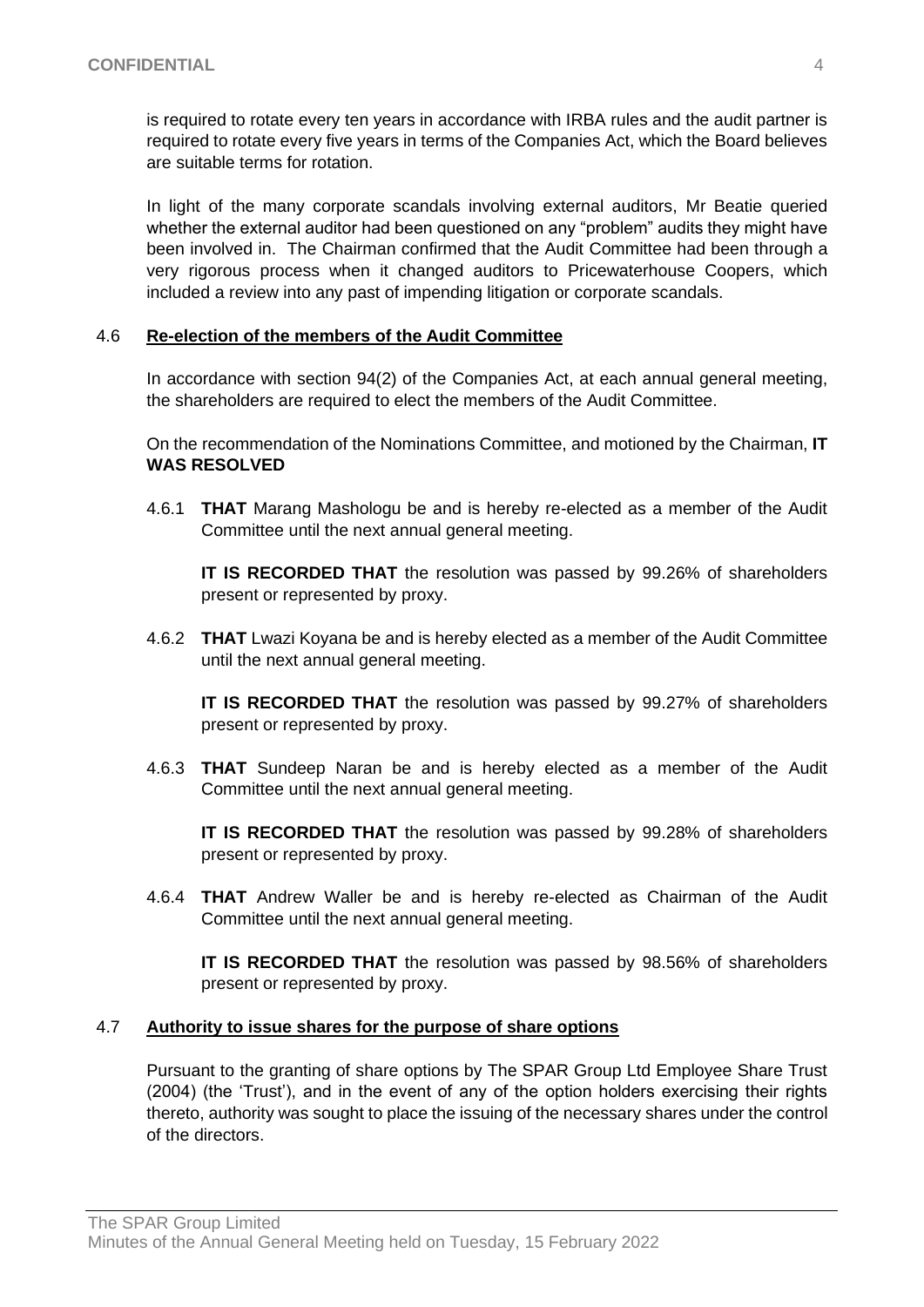On the motion by the Chairman, **IT WAS RESOLVED THAT** such number of the ordinary shares in the authorised but unissued capital of the company required for the purpose of satisfying the obligations of the Trust to option holders, be and is hereby placed under the control of the directors, who are hereby, as a specific authority, authorised to issue those shares in terms of the Trust deed.

**IT IS RECORDED THAT** the resolution was passed by 91.55% of shareholders present or represented by proxy.

## 4.8 **Authority to issue shares for the purpose of the Conditional Share Plan**

On the motion by the Chairman, **IT WAS RESOLVED THAT** such number of the ordinary shares in the authorised but unissued capital of the company, required for the purpose of The SPAR Group Ltd Conditional Share Plan (CSP), be and is hereby placed under the control of the directors, who are hereby, as a specific authority, authorised to issue those shares in terms of the rules of the CSP.

**IT IS RECORDED THAT** the resolution was passed by 92.18% of shareholders present or represented by proxy.

# 4.9 **Non-binding advisory vote on the remuneration policy**

On the recommendation of King IV, at each annual general meeting, the Company's Remuneration Policy is required to be tabled for a non-binding advisory vote.

On the motion by the Chairman, **IT WAS RESOLVED THAT** the Company's Remuneration Policy, be and is hereby approved by way of a non-binding advisory vote.

**IT IS RECORDED THAT** the resolution was passed by 93.56% of shareholders present or represented by proxy.

In light of concerns in the industry regarding excessive Executive remuneration practices, Messrs Beattie and Quzu queried whether SPAR was considering **disclosing information on its lowest paid staff and highest paid workers**. The Chairman committed to disclosing the information in the Company's 2022 Integrated Annual Report.

Mr Logan commented that SPAR's **minimum shareholding requirement (MSR)** was low when compared to S&P 500 companies and he encouraged to Board to consider increasing the MSR so that Executives would be committed to drive long term value creation within the business instead of focusing on short term goals. The Chairman acknowledged the comment as being well made noting that the Remuneration Committee were still in the process of debating the level of MSR required.

## 4.10 **Non-binding advisory vote on the remuneration implementation report**

On the recommendation of King IV, at each annual general meeting, the Remuneration Implementation Report is required to be tabled for a non-binding advisory vote.

On the motion by the Chairman, **IT WAS RESOLVED THAT** the Company's Remuneration Implementation Report, be and is hereby approved by way of a non-binding advisory vote.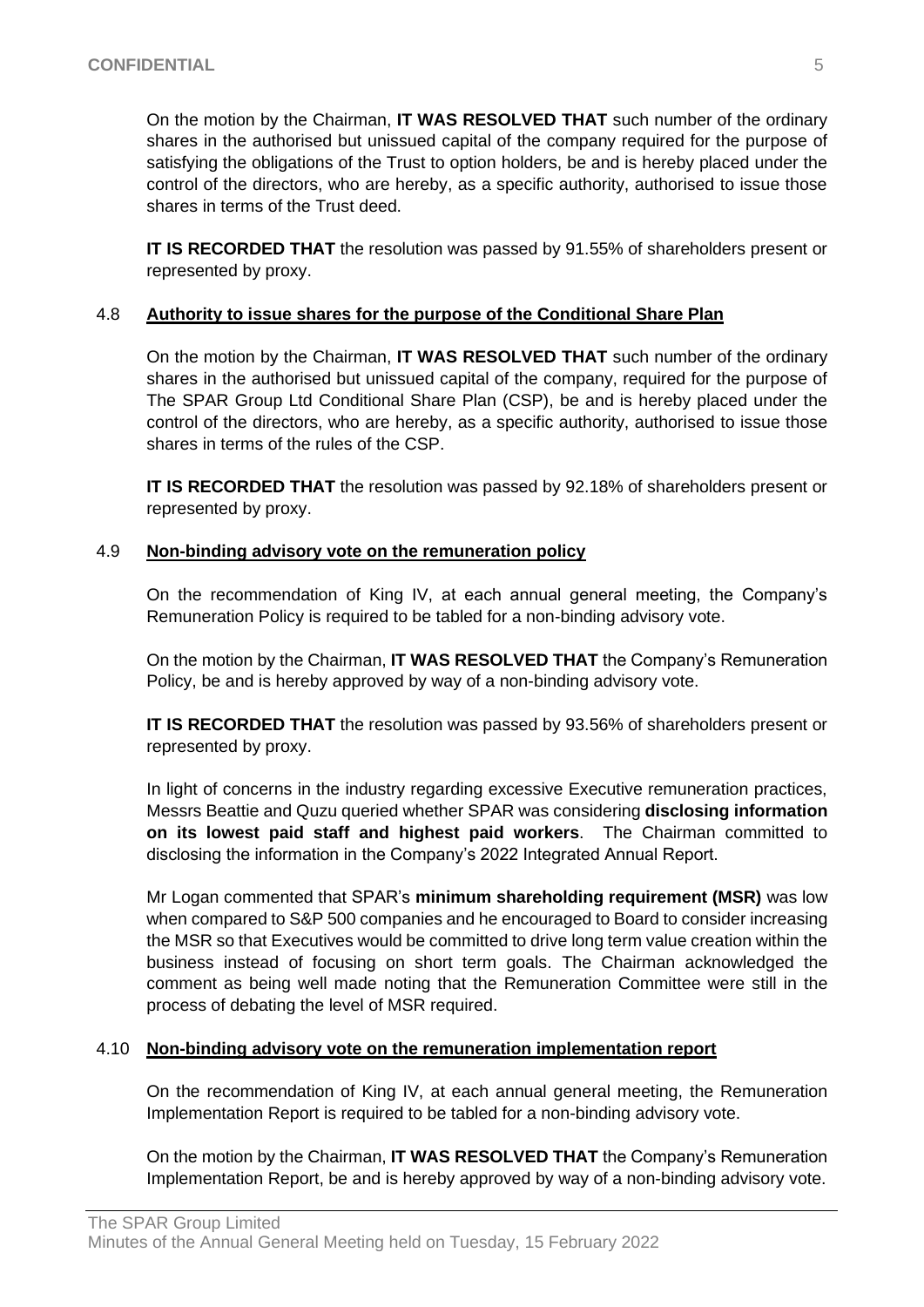**IT IS RECORDED THAT** the resolution was passed by 62.51% of shareholders present or represented by proxy.

## 5. **SPECIAL BUSINESS**

## 5.1 **Financial assistance to related or inter-related companies**

In accordance with section  $45(3)(a)(ii)$  of the Companies Act and on the motion by the Chairman, **IT WAS RESOLVED THAT** directors of the company, in terms of provision 45 of the Companies Act, No. 71 of 2008 (as amended) (Companies Act), be and are hereby authorised to cause the company to provide any financial assistance, whether by lending money, guaranteeing a loan or other obligation and/or securing any debt or obligation, to any of its subsidiary companies or other related or inter-related companies or persons, during the period from 1 March 2022 to 28 February 2023.

**IT IS RECORDED THAT** the resolution was passed by 90.07% of shareholders present or represented by proxy.

## 5.2 **Non-executive director's fees**

In accordance with section 66(9) of the Companies Act, shareholders are required to approve the fees paid to directors for their services rendered as directors.

On the motion by the Chairman, **IT WAS RESOLVED THAT:**

5.2.1. the fees payable to non-executive directors for the period 1 March 2022 to 28 February 2023, as set out in the notice of annual general meeting, be and are hereby approved.

**IT IS RECORDED THAT** the resolution was passed by 99.59% of shareholders present or represented by proxy.

5.2.2. an exclusive of VAT (if applicable) fee of R300 000 per annum be payable to nonexecutive directors for their membership to the IT Steering Committee for the 12 month period from 1 March 2022 to 28 February 2023, be and is hereby approved.

**IT IS RECORDED THAT** the resolution was passed by 97.29% of shareholders present or represented by proxy.

5.2.3. an exclusive of VAT (if applicable) daily fee of R29 400 be payable to non-executive directors for their attendance at ad hoc meetings of the board and board committees for the 12-month period from 1 March 2022 to 28 February 2023, be and is hereby approved.

**IT IS RECORDED THAT** the resolution was passed by 98.66% of shareholders present or represented by proxy.

Mr Beattie expressed his dissatisfaction on the high level of remuneration paid to nonexecutive directors by listed entities in South Africa in light of the lowly paid workers. The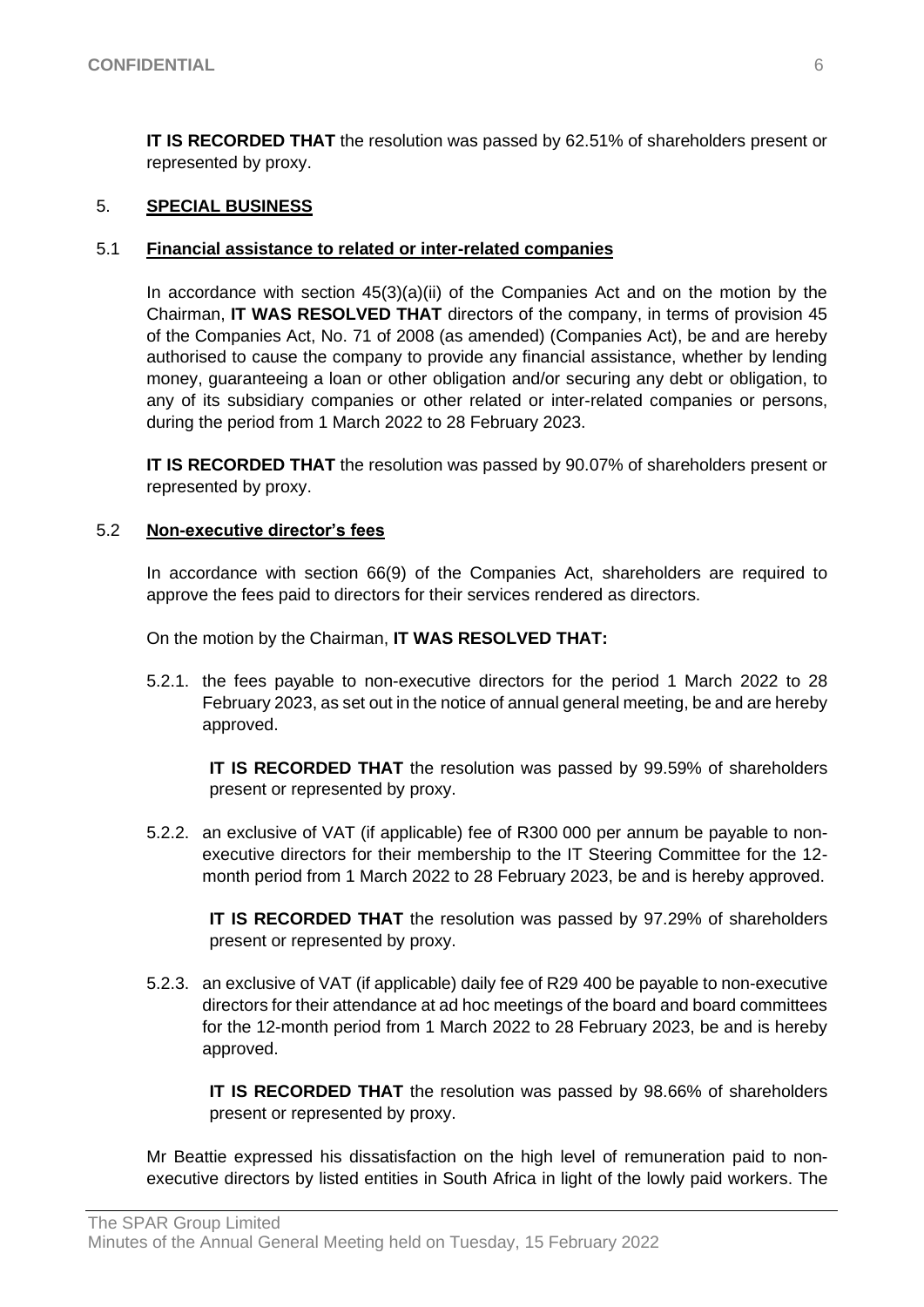Chairman noted that the Board is mindful of this and that the recommendations on the nonexecutive directors' remuneration were informed by a benchmarking exercise conducted. He further reported that there would be a further adjustment in the following year.

Mr Beattie further commented that a **greater part of remuneration needed to be linked to performance**. The Chairman acknowledged the comment noting that this would be discussed by the Remuneration Committee.

Mr Logan suggested adopting a policy for **non-executive directors to own SPAR shares** which would increase investor confidence that the non-executive directors was committed to driving long term value creation within the business. In reply, the Chairman reported that ownership of shares by non-executive directors was being debated on internally taking into account a number of factors including the impact on independence requirements.

# 6. **GENERAL**

## 6.1 **Minutes of Annual General Meeting**

Mrs Blizzard enquired whether SPAR would consider making the minutes of the Annual General Meeting available on the Company website, as recommended by principle 16 of King IV. The Chairman undertook for this to be done going forward.

## 6.2 **Performance of Local and International businesses**

Mr Beattie requested feedback on current trading conditions locally and internationally comparison to pre-covid levels. In addition, Mr Logan requested an indication on the strategy to turnaround the unsatisfactory performance of the South African business recorded for the 2021 financial year.

Mr Botten reported that the Swiss and Irish business were performing well. The Group remains challenged in Poland, but the performance had improved over the prior period albeit not at the levels required for the business to break even. Action plans were in place to realise the opportunities that exists to improve the performance of the Polish business, in terms of revenue growth, margin improvement as well as expense focus. The South African business revenue growth for the 2021 financial year had been disappointing due to the impact of the harsh liquor lockdown on liquor sales and grocery sales in the adjacent SPAR stores. Plans were in place to improve top line performance, which would be achieved through aggressive programmes to rebuild the stores impacted by the unrest, upgrade of existing stores and the opening of new stores, as well as to drive the private label offering and enhanced the promotional programme with additional marketing campaigns. These plans were already starting to show improvement in the core business since the results of the 2021 financial year.

## 6.3 **Risks in South Africa**

Mr Beattie queried how the following risks were being managed by the business:

• risks relating to general uprising, in light of the recent unrest in Kwazulu-Natal: